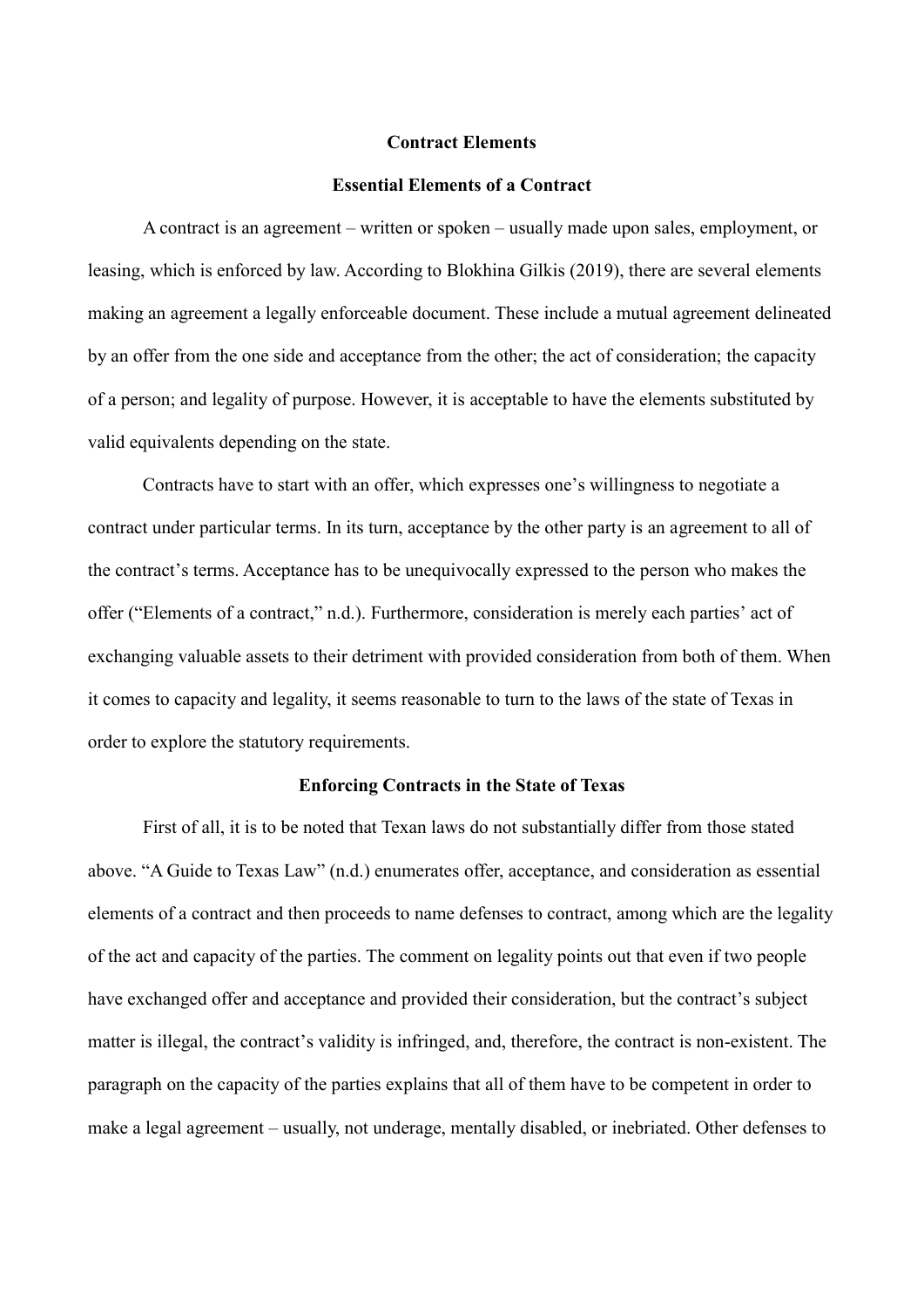contract, according to "A Guide to Texas Law" (n.d.), include mistake, duress, and fraud. Additionally, one more peculiarity is stated on the Houston Bar Association website. According to Houston Bar Association (2020), a contract does not have to be in writing – however, it is recommended to be since there are particular types of contracts that are required to be in written form to be enforced. One never knows, so it is advisable to write everything down to be on the safe side.

### **A Sample Contract**

Attached as an Addendum is a sample contract for the sale of \$10,000 worth of products by Shine Hair Company to Naomi Santana, a customer. The following explains the specific sentences of this contract that satisfy the elements of the contract in the state of Texas.

# **An Agreement for the Sale of Goods**

1. Sale of Goods

The Seller will sell, transfer, and deliver to the Buyer the following goods on or before the 13<sup>th</sup> day of December 2021.

- Makes: Wigs
- Model: Wavy, Curly
- Year: 2018, 2019, 2020
- Color: Darkest Brown, Dark Brown, Lavender, Red Velvet, Sea Blue.
	- 2. Purchase Price

The Buyer will accept the Goods and pay for the Goods with the sum of \$10,000 (USD), paid by check as required by Clause 3 of this Agreement.

3. Payment

The Buyer will make payment for the Goods when and where the Goods are received by the Buyer. General Provisions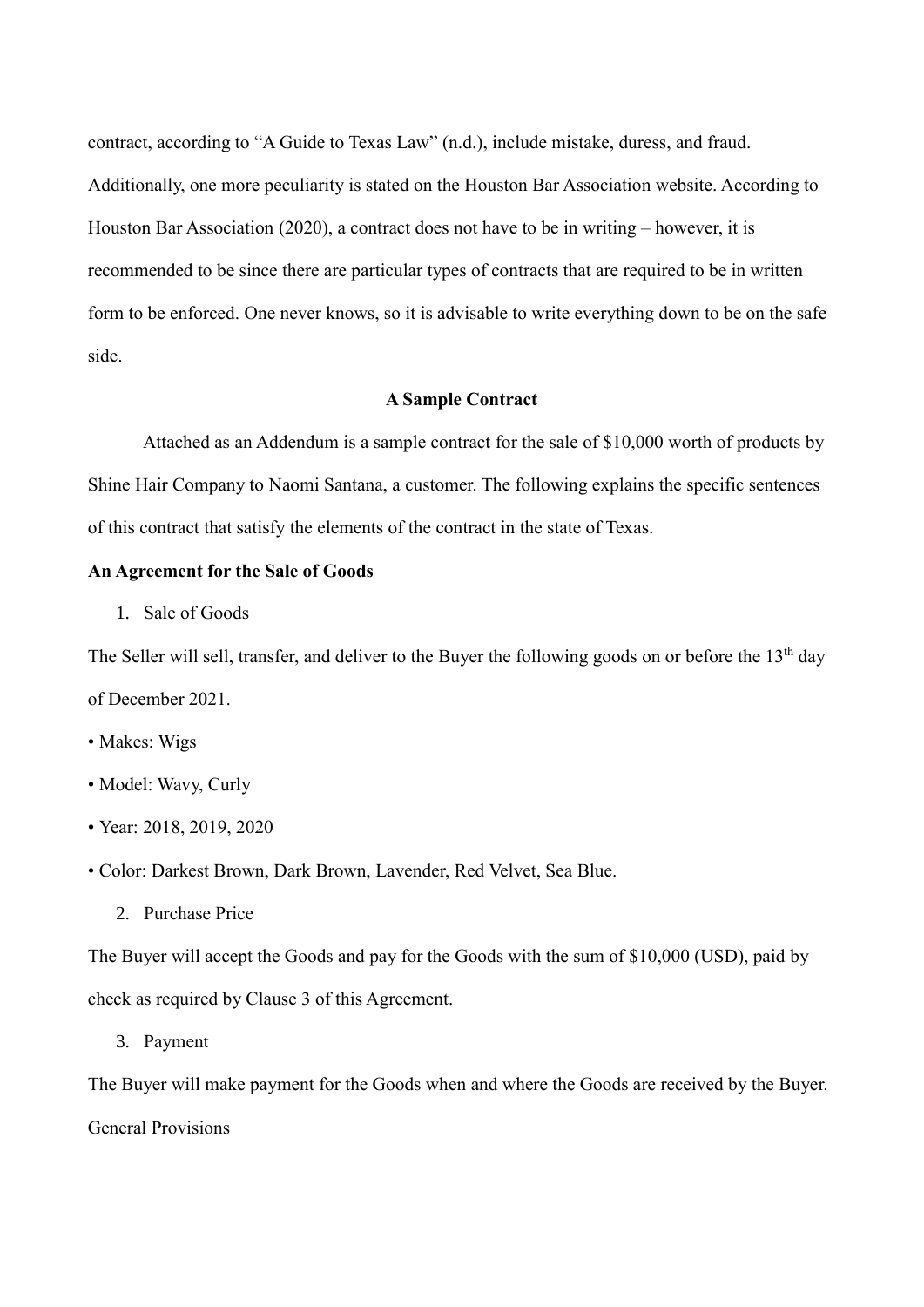- 4. This agreement cannot be modified in any way except in writing signed by all the parties of this agreement.
- 5. This agreement will be governed by and construed in accordance with the laws of the State of Texas.

| <b>Contract Element</b> | <b>Matching Sentence from Sample Contract</b> |
|-------------------------|-----------------------------------------------|
| Offer                   | Clause 1                                      |
| Acceptance              | Clause 2                                      |
| Consideration           | Clause 3                                      |
| Capacity & Legality     | Clauses $4 & 5$                               |
|                         |                                               |

## **Conclusion**

It is evident that arranging a legal agreement is by no means an easy task. People might find themselves struggling with an abundance of rules to follow. However, if one takes time to examine the process of composing an enforceable contract and understanding how it works, it should not present a great difficulty. It is always a better idea to take extra time preparing a contract than having to deal with the consequences of an unprofessionally composed one.